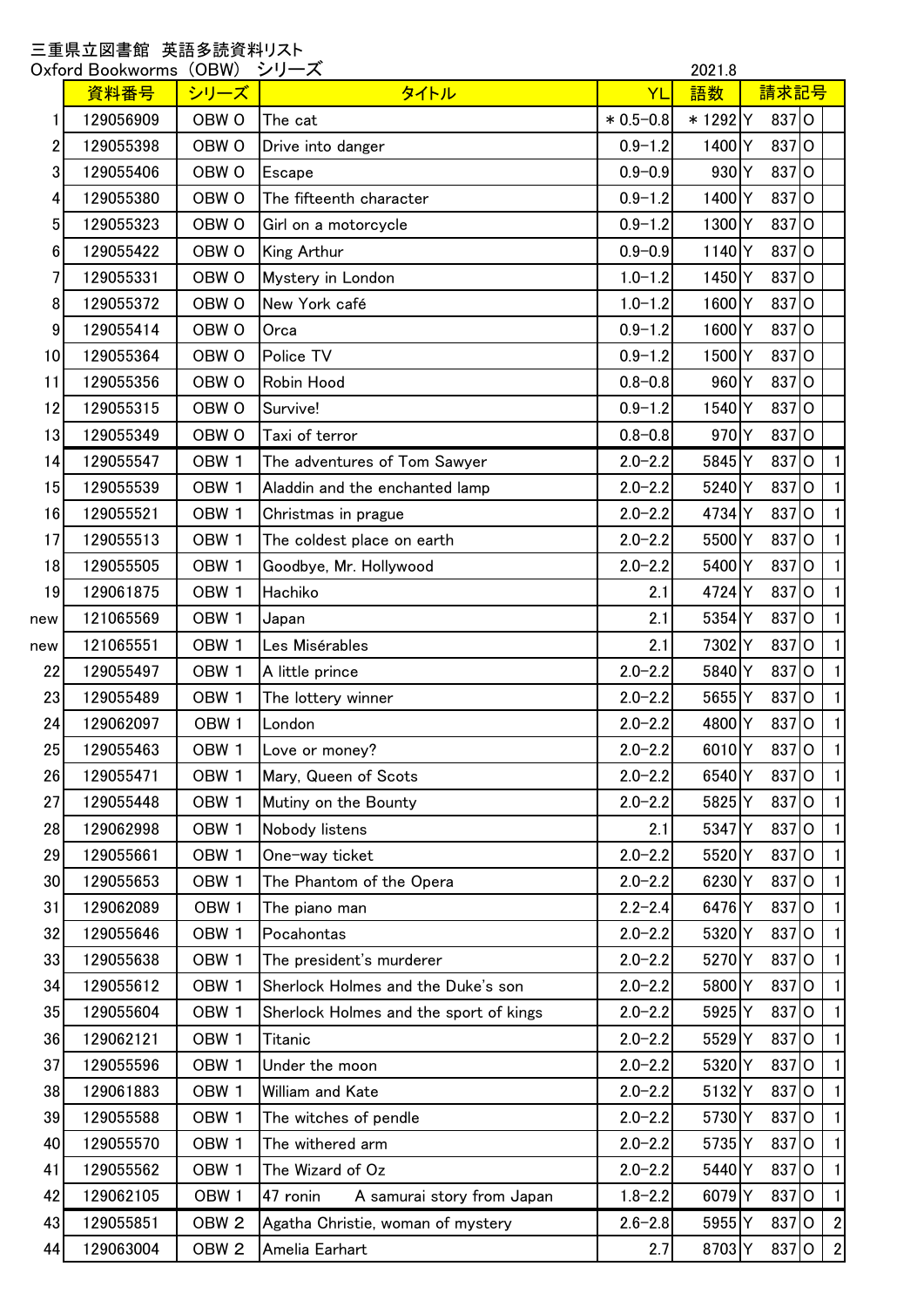| 45  | 129055794 | OBW <sub>2</sub> | The canterville ghost           | $2.6 - 2.8$ | 6100Y                | 837          | $\circ$        | $\overline{2}$   |
|-----|-----------|------------------|---------------------------------|-------------|----------------------|--------------|----------------|------------------|
| 46  | 129055786 | OBW <sub>2</sub> | The children of the new forest  | $2.6 - 2.8$ | 6605Y                | 837          | $\overline{O}$ | $\overline{2}$   |
| 47  | 129055778 | OBW <sub>2</sub> | Dead man's Island               | $2.6 - 2.8$ | 5215Y                | 837          | $\circ$        | $\overline{2}$   |
| 48  | 129055760 | OBW <sub>2</sub> | Death in the freezer            | $2.6 - 2.8$ | 6180Y                | 837          | $\circ$        | $\overline{2}$   |
| 49  | 129055752 | OBW <sub>2</sub> | The death of Karen Silkwood     | $2.6 - 2.8$ | 5585 Y               | 837          | lo             | $\overline{2}$   |
| 50  | 129055745 | OBW <sub>2</sub> | Dracula                         | $2.6 - 2.8$ | 7875Y                | 837          | lo             | $\overline{2}$   |
| 51  | 129055737 | OBW <sub>2</sub> | Ear-rings from Frankfurt        | $2.6 - 2.8$ | 6422 Y               | 837          | $\overline{O}$ | $\overline{2}$   |
| 52  | 129062584 | OBW <sub>2</sub> | Ellis island<br>Rosalia's story | 2.7         | 8707 Y               | 837          | $\circ$        | $\overline{2}$   |
| 53  | 129055729 | OBW <sub>2</sub> | Five children and it            | $2.6 - 2.8$ | 5945Y                | 837          | $\circ$        | $\overline{2}$   |
| 54  | 129055711 | OBW <sub>2</sub> | Grace darling                   | $2.6 - 2.8$ | 6685Y                | 837          | $\circ$        | $\overline{2}$   |
| new | 121065593 | OBW <sub>2</sub> | Hamlet                          | $2.6 - 2.8$ | 5945 Y               | 837          | lo             | $\overline{2}$   |
| 56  | 129055703 | OBW <sub>2</sub> | Henry VIII                      | $2.6 - 2.8$ | 6310Y                | 837          | $\overline{O}$ | $\overline{2}$   |
| 57  | 129055695 | OBW <sub>2</sub> | Huckleberry finn                | $2.6 - 2.8$ | 6180Y                | 837          | $\circ$        | $\overline{2}$   |
| 58  | 129055687 | OBW <sub>2</sub> | The jungle book                 | $2.6 - 2.8$ | 6512Y                | 837          | lo             | $\overline{2}$   |
| 59  | 129055679 | OBW <sub>2</sub> | Love among the haystacks        | $2.6 - 2.8$ | 7030 Y               | 837          | $\circ$        | $\overline{2}$   |
| 60  | 129061990 | OBW <sub>2</sub> | Red dog                         | $2.6 - 2.8$ | 7662Y                | 837          | lo             | $\overline{2}$   |
| 61  | 129055927 | OBW <sub>2</sub> | Robinson Crusoe                 | $2.6 - 2.8$ | 6830Y                | 837          | lo             | $\overline{2}$   |
| 62  | 129055844 | OBW <sub>2</sub> | William Shakespeare             | $2.6 - 2.8$ | 9135 Y               | 837          | $\circ$        | $\overline{2}$   |
| 63  | 129055802 | OBW <sub>2</sub> | The love of a king              | $2.6 - 2.8$ | 6150Y                | 837          | $\circ$        | $\overline{2}$   |
| 64  | 129055968 | OBW <sub>2</sub> | <b>Matty Doolin</b>             | $2.6 - 2.8$ | 6580Y                | 837          | lO             | $\overline{2}$   |
| 65  | 129055869 | OBW <sub>2</sub> | The murders in the Rue Morgue   | $2.6 - 2.8$ | 6995 Y               | 837          | $\circ$        | 2                |
| 66  | 129055976 | OBW <sub>2</sub> | The mystery of Allegra          | $2.6 - 2.8$ | $6115$ Y             | 837          | lo             | $\overline{2}$   |
| 67  | 129055950 | OBW <sub>2</sub> | <b>New Yorkers</b>              | $2.6 - 2.8$ | 5895 Y               | 837          | $\overline{O}$ | $\overline{2}$   |
| 68  | 129055943 | OBW <sub>2</sub> | The piano                       | $2.6 - 2.8$ | 6070Y                | 837          | $\overline{O}$ | $\mathbf{2}$     |
| 69  | 129055935 | OBW <sub>2</sub> | Return to earth                 | $2.6 - 2.8$ | 6250 Y               | 837          | $\circ$        | $\overline{2}$   |
| 70  | 129055919 | OBW <sub>2</sub> | Sherlock Holmes short stories   | $2.6 - 2.8$ | 6280Y                | 837          | $\circ$        | $\boldsymbol{2}$ |
| new | 121065544 | OBW <sub>2</sub> | The Summer Intern               | 2.7         |                      | 6762 Y 837 O |                | $\overline{2}$   |
| 72  | 129055893 | OBW <sub>2</sub> | Stories from the five towns     | $2.6 - 2.8$ | 5540Y                | 837 O        |                | $\overline{2}$   |
| 73  | 129055885 | OBW <sub>2</sub> | A stranger at Green Knowe       | $2.6 - 2.8$ | 6300Y                | 837          | $\overline{O}$ | $\sqrt{2}$       |
| 74  | 129055901 | OBW <sub>2</sub> | Tales from longpuddle           | $2.6 - 2.8$ | 6490 Y               | 837          | lo             | $\sqrt{2}$       |
| 75  | 129055877 | OBW <sub>2</sub> | Too old to rock and roll        | $2.6 - 2.8$ | 5310Y                | 837          | lo             | $\overline{2}$   |
| new | 121065536 | OBW <sub>2</sub> | Twelve Years a Slave            | 2.7         | 9252 Y               | 837          | lO             | 2                |
| 77  | 120904313 | OBW <sub>2</sub> | World wonders                   | $2.6 - 2.8$ | 6738Y                | 837          | lO             | 2                |
| 78  | 129055828 | OBW <sub>2</sub> | The year of sharing             | $2.6 - 2.8$ | 6390Y                | 837          | O              | $\overline{2}$   |
| 79  | 129055836 | OBW <sub>2</sub> | Voodoo Island                   | $2.6 - 2.8$ | 5910Y                | 837          | $\overline{O}$ | $\overline{2}$   |
| 80  | 129056099 | OBW <sub>3</sub> | As the inspector said           | $3.2 - 3.4$ | 9600 Y               | 837          | lo             | $\mathbf{3}$     |
| 81  | 129056230 | OBW <sub>3</sub> | The Bronte story                | $3.2 - 3.4$ | 10600 Y              | 837          | lO             | 3                |
| 82  | 129056081 | OBW <sub>3</sub> | The call of the wild            | $3.2 - 3.4$ | 10965 Y              | 837          | $\circ$        | 3                |
| 83  | 129056107 | OBW <sub>3</sub> | The card                        | $3.2 - 3.4$ | 11000Y               | 837          | lO             | 3                |
| 84  | 129056115 | OBW <sub>3</sub> | Chemical secret                 | $3.2 - 3.4$ | $10150$ <sup>Y</sup> | 837          | $\overline{O}$ | $\mathbf{3}$     |
| 85  | 129056131 | OBW <sub>3</sub> | A christmas carol               | $3.2 - 3.4$ | 10385Y               | 837          | lo             | $\mathbf{3}$     |
| 86  | 129056123 | OBW <sub>3</sub> | The crown of violet             | $3.2 - 3.4$ | 10800 Y              | 837          | $\overline{O}$ | $\mathbf{3}$     |
| 87  | 129056149 | OBW <sub>3</sub> | Frankenstein                    | $3.2 - 3.4$ | 9685Y                | 837          | lO             | 3                |
| 88  | 129056156 | OBW <sub>3</sub> | Go, lovely rose                 | $3.2 - 3.4$ | 8065Y                | 837          | lO             | $\mathbf{3}$     |
| 89  | 129056248 | OBW <sub>3</sub> | Justice                         | $3.2 - 3.4$ | 10420 Y              | 837 O        |                | $\mathbf{3}$     |
| 90  | 129056164 | OBW <sub>3</sub> | Kidnapped                       | $3.2 - 3.4$ | 12435 Y              | 837 O        |                | 3                |
|     |           |                  |                                 |             |                      |              |                |                  |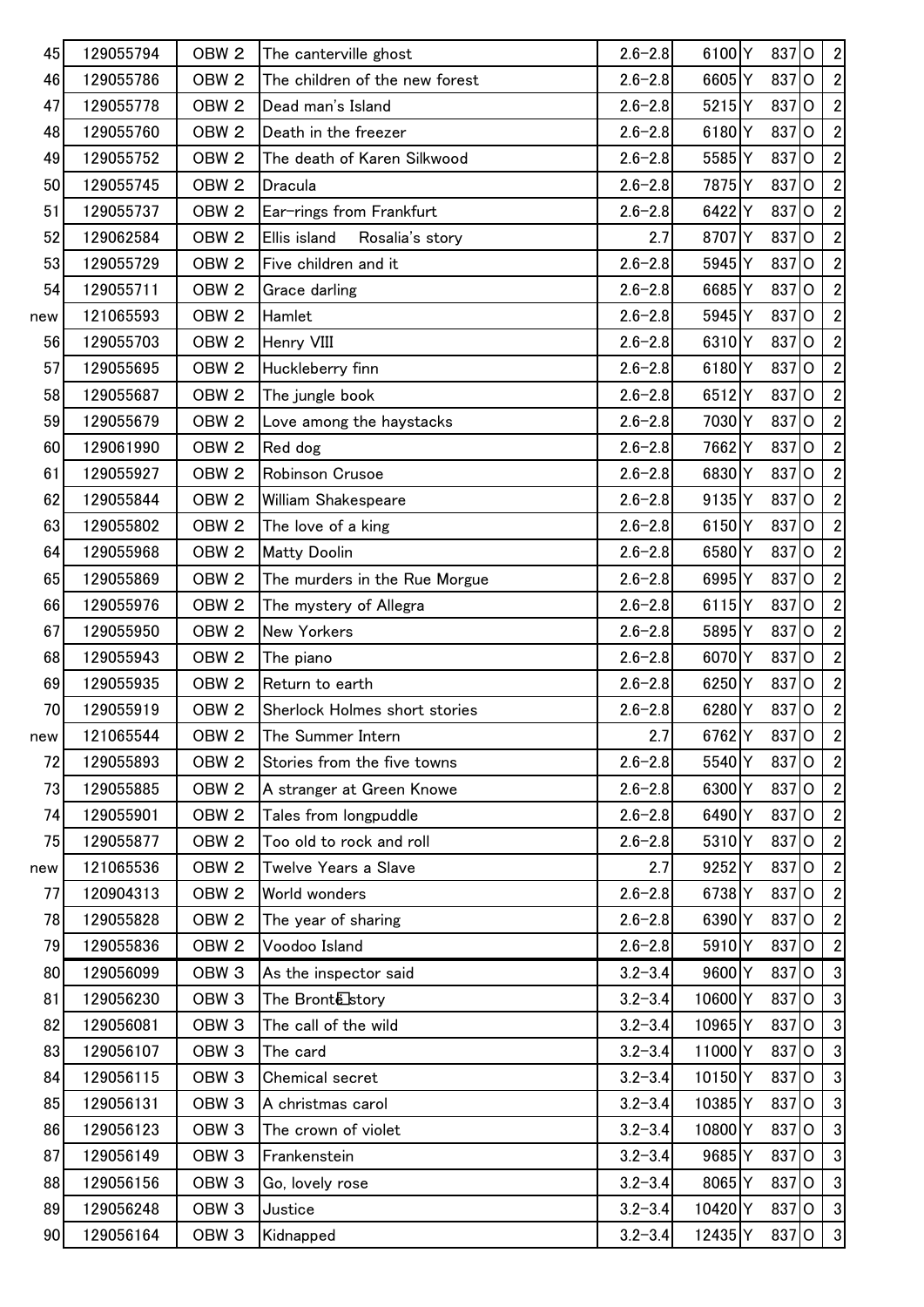| 91    | 129062592           | OBW <sub>3</sub> | Love stories from North America<br>The kiss      | $3.2 - 3.4$ | 12732 Y            | 837 O   |    | $\mathbf{3}$         |
|-------|---------------------|------------------|--------------------------------------------------|-------------|--------------------|---------|----|----------------------|
| 92    | 129056172           | OBW <sub>3</sub> | The last Sherlock Holmes story                   | $3.2 - 3.4$ | 9680Y              | 837     | lo | $\mathbf{3}$         |
| 93    | 129056180           | OBW <sub>3</sub> | Love story                                       | $3.2 - 3.4$ | 8755Y              | 837 O   |    | $\boldsymbol{\beta}$ |
| 94    | 129061842           | OBW <sub>3</sub> | Martin Luther King                               | $3.2 - 3.4$ | 9871Y              | 837 O   |    | 3 <sup>1</sup>       |
| 95    | 129056198           | OBW <sub>3</sub> | Moondial                                         | $3.2 - 3.4$ | 10650Y             | 837     | lo | $\overline{3}$       |
| 96    | 129056206           | OBW <sub>3</sub> | On the edge                                      | $3.2 - 3.4$ | 10300 Y            | 837     | lo | $\mathbf{3}$         |
| 97    | 120904321           | OBW <sub>3</sub> | Othello                                          | $3.2 - 3.4$ | 10760Y             | 837     | lo | $\mathbf{3}$         |
| 98    | 129056214           | OBW <sub>3</sub> | A pair of ghostly hands                          | $3.2 - 3.4$ | 9600 Y             | 837     | lo | $\mathbf{3}$         |
| 99    | 129056222           | OBW <sub>3</sub> | The picture of Dorian Gray                       | $3.2 - 3.4$ | 10245 Y            | 837 O   |    | $\overline{3}$       |
| 100   | 129055984           | OBW <sub>3</sub> | The prisoner of Zenda                            | $3.2 - 3.4$ | 10710Y             | 837 O   |    | $\overline{3}$       |
| 101   | 129061826           | OBW <sub>3</sub> | Rabbit-proof-fence                               | $3.2 - 3.4$ | 10600Y             | 837     | lo | 3 <sup>1</sup>       |
| 102   | 129055992           | OBW <sub>3</sub> | The railway children                             | $3.2 - 3.4$ | 9295 Y             | $837$ O |    | $\overline{3}$       |
| 103   | 129056016           | OBW <sub>3</sub> | Skyjack!                                         | $3.2 - 3.4$ | 8685 Y             | 837     | lO | $\boldsymbol{3}$     |
| 104   | 129056024           | OBW <sub>3</sub> | The star zoo                                     | $3.2 - 3.4$ | 8915Y              | 837     | lo | $\mathbf{3}$         |
| 105   | 129056008           | OBW <sub>3</sub> | Tales of mystery and imagination                 | $3.2 - 3.4$ | 11960 Y            | 837 O   |    | $\overline{3}$       |
| 106   | 129056032           | OBW <sub>3</sub> | The three strangers                              | $3.2 - 3.4$ | 11680Y             | 837     | lo | $\overline{3}$       |
| 107   | 129056040           | OBW <sub>3</sub> | Through the looking-glass                        | $3.2 - 3.4$ | 10645 Y            | 837     | lo | $\mathbf{3}$         |
| 108   | 129056065           | OBW <sub>3</sub> | Tooth and claw                                   | $3.2 - 3.4$ | 8255 Y             | 837     | lo | 3 <sup>1</sup>       |
| 109   | 129056057           | OBW <sub>3</sub> | Who, sir? me, sir?'                              | $3.2 - 3.4$ | 10296 Y            | 837     | lo | $\mathbf{3}$         |
| 110   | 129056073           | OBW <sub>3</sub> | The wind in the willows                          | $3.2 - 3.4$ | 11540Y             | 837 O   |    | $\overline{3}$       |
| 111   | 129061909           | OBW <sub>3</sub> | Wyatt's hurricane                                | $3.2 - 3.4$ | 10500Y             | 837     | lo | $\overline{3}$       |
| 112   | 120903240           | OBW <sub>4</sub> | The big sleep                                    | $3.8 - 4.0$ | 15960Y             | 837     | lo | $\vert 4 \vert$      |
| 113   | 120903265           | OBW <sub>4</sub> | <b>Black beauty</b>                              | $3.8 - 4.0$ | 15400Y             | 837     | lo | $\vert 4 \vert$      |
| 114   | 120903224/120903331 | OBW <sub>4</sub> | Dr Jekyll and Mr Hyde                            | $3.8 - 4.0$ | 12520Y             | 837     | lo | $\vert 4 \vert$      |
| 115   | 129061693           | OBW <sub>4</sub> | Eat, pray, love One womans search for everything | $3.8 - 4.0$ | 18805 Y            | 837 O   |    | $\vert 4 \vert$      |
| 116   | 119222487           | OBW <sub>4</sub> | Emma                                             | $*3.7$      | *16466 Y           | 837 O   |    | $\vert 4 \vert$      |
| $117$ | 120903307           | OBW 4            | Gulliver's travels                               | $3.8 - 4.0$ | 15325              | $837$ O |    | $\overline{4}$       |
| 118   | 120903257           | OBW <sub>4</sub> | The hound of the Baskervilles                    | $3.8 - 4.0$ | 19330 Y            | 837 O   |    | $\vert 4 \vert$      |
| 119   | 120903273           | OBW <sub>4</sub> | Little women                                     | $3.8 - 4.0$ | 14950 Y            | 837 O   |    | $\vert 4 \vert$      |
| new   | 121065585           | OBW <sub>4</sub> | Lord Jim                                         | $3.8 - 4.0$ | 19160 <sup>Y</sup> | 837 O   |    | $\vert 4 \vert$      |
| 121   | 129061917           | OBW <sub>4</sub> | Lorna Doone                                      | $3.8 - 4.0$ | 17000 Y            | 837 O   |    | 4                    |
| 122   | 129063012           | OBW <sub>4</sub> | Mr midshipman hornblower                         | $3.8 - 4.0$ | 14700 Y            | 837 O   |    | 4                    |
| 123   | 120904339           | OBW <sub>4</sub> | Persuasion                                       | $3.8 - 4.0$ | 19370 Y            | 837 O   |    | $\vert 4 \vert$      |
| 124   | 129061859           | OBW <sub>4</sub> | Silas Marner                                     | $3.8 - 4.0$ | 16065Y             | $837$ O |    | $\vert 4 \vert$      |
| 125   | 129062972           | OBW <sub>4</sub> | The silver sword                                 | $3.8 - 4.0$ | 14960 Y            | 837     | IО | $\vert 4 \vert$      |
| 126   | 120903299           | OBW <sub>4</sub> | A tale of two cities                             | $3.8 - 4.0$ | 14850 Y            | 837 O   |    | 4                    |
| 127   | 120903323           | OBW <sub>4</sub> | The thirty-nine steps                            | $3.8 - 4.0$ | 17170Y             | 837 O   |    | $\vert 4 \vert$      |
| 128   | 120903281           | OBW <sub>4</sub> | Three men in a boat                              | $3.8 - 4.0$ | 188055 Y           | 837 O   |    | $\vert 4 \vert$      |
| 129   | 120903315           | OBW <sub>4</sub> | Treasure island                                  | $3.8 - 4.0$ | 15125Y             | 837 O   |    | $\vert 4 \vert$      |
| 130   | 129061966           | OBW <sub>4</sub> | 20,000 leagues under the sea                     | $3.8 - 4.0$ | 15784Y             | 837 O   |    | $\vert 4 \vert$      |
| 131   | 129062980           | OBW <sub>4</sub> | The whispering knights                           | $3.8 - 4.0$ | 17000 Y            | 837 O   |    | 4                    |
| 132   | 129061701           | OBW <sub>5</sub> | The age of innocence                             | $4.5 - 5.0$ | 24820 Y            | 837 O   |    | 5 <sup>1</sup>       |
| 133   | 120903349           | OBW <sub>5</sub> | Brat farrar                                      | $4.5 - 5.0$ | 24510Y             | 837 O   |    | 5 <sup>1</sup>       |
| 134   | 120903356           | OBW <sub>5</sub> | David Copperfield                                | $4.5 - 5.0$ | 24770 Y            | 837     | lo | 5 <sup>1</sup>       |
| 135   | 120903364           | OBW <sub>5</sub> | Deadlock                                         | $4.5 - 5.0$ | 22610Y             | 837 O   |    | $5\overline{)}$      |
|       | 129062006           | OBW <sub>5</sub> | Do androids dream of electric sheep?             | $4.5 - 5.0$ | 31300 Y            | 837 O   |    | 5 <sup>1</sup>       |
| 136   |                     |                  |                                                  |             |                    |         |    |                      |